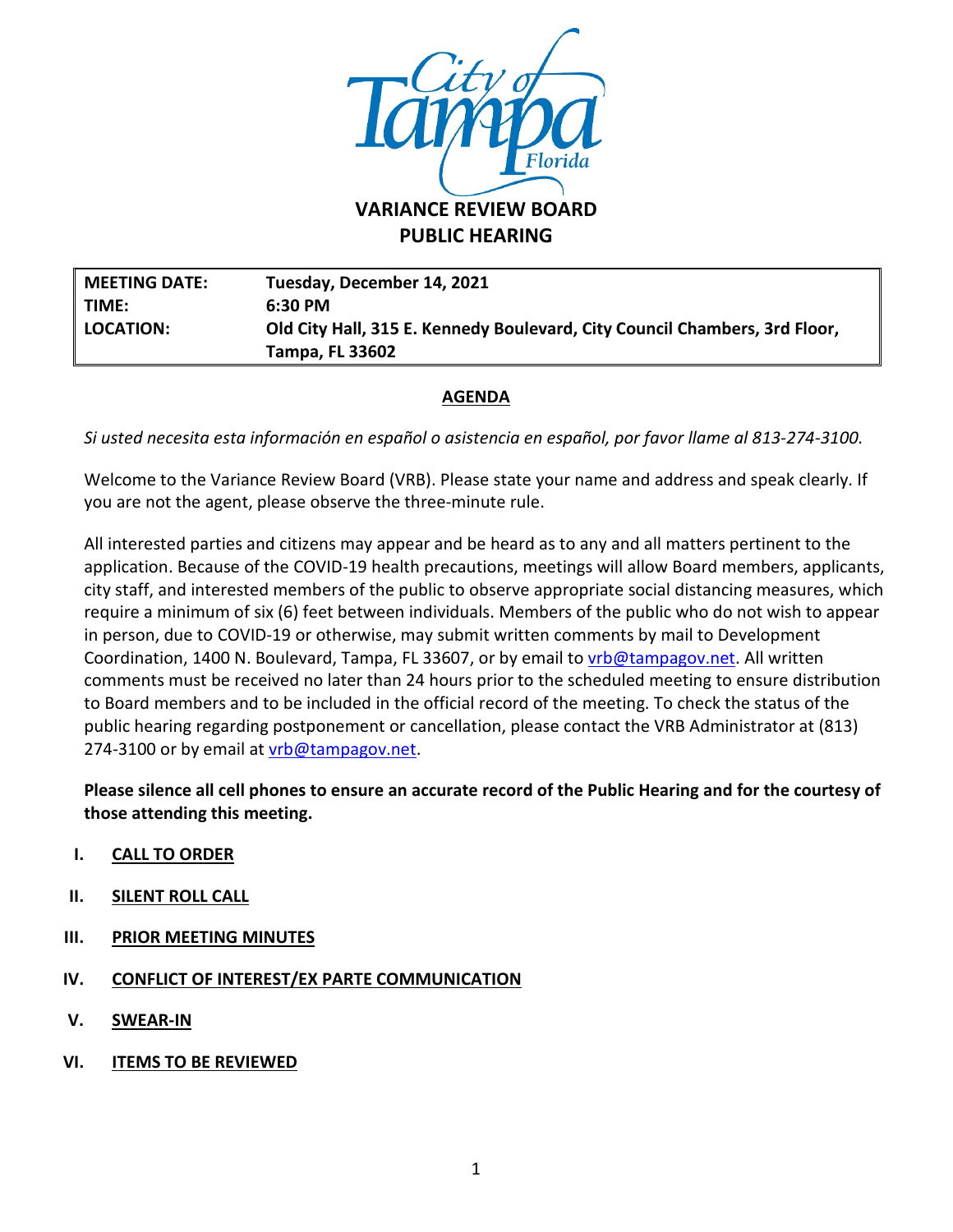| <b>VRB 21-70</b>  | <b>OWNER:</b>                                      | Chris & Shannon Gordon                                                                                                       |  |  |
|-------------------|----------------------------------------------------|------------------------------------------------------------------------------------------------------------------------------|--|--|
|                   | AGENT:                                             | None                                                                                                                         |  |  |
|                   | <b>APPLICANT:</b>                                  | Chris Gordon                                                                                                                 |  |  |
|                   | LOCATION:                                          | 164 Biscayne Ave                                                                                                             |  |  |
|                   | <b>REQUEST:</b>                                    | Reduce front yard setback from 25' to 15' and reduce side yard                                                               |  |  |
|                   |                                                    | setback from 7' to 5' (Sec. 27-156)                                                                                          |  |  |
|                   | <b>PURPOSE:</b>                                    | Construct a pool                                                                                                             |  |  |
|                   | NEIGHBORHOOD:                                      | David Island Civic Association, Inc.                                                                                         |  |  |
| <b>VRB 21-84</b>  | <b>OWNER:</b>                                      | Gert-Jan & Triparna De Vreede                                                                                                |  |  |
|                   | AGENT:                                             | <b>Michael Cummings</b>                                                                                                      |  |  |
|                   | <b>APPLICANT:</b>                                  | <b>Michael Cummings</b>                                                                                                      |  |  |
|                   | LOCATION:                                          | 5006 W San Miguel Street (121315-0000)                                                                                       |  |  |
|                   | <b>REQUEST:</b>                                    | Reduce side yard setback from 7' to 4.2' (Sec. 27-156)                                                                       |  |  |
|                   | <b>PURPOSE:</b>                                    | Single-family dwelling addition                                                                                              |  |  |
|                   | NEIGHBORHOOD:                                      | Sunset Park Area Homeowners Assoc. Inc.                                                                                      |  |  |
|                   | <b>Incorrect Notice provided - Cannot be Heard</b> |                                                                                                                              |  |  |
| <b>VRB 21-91</b>  | <b>OWNER:</b>                                      | Ruth Kaymore                                                                                                                 |  |  |
|                   | AGENT:                                             | <b>Ben Stasiukiewicz</b>                                                                                                     |  |  |
|                   | <b>APPLICANT:</b>                                  | Ruth Kaymore                                                                                                                 |  |  |
|                   | LOCATION:                                          | 1602 E Yukon Street (145986-0000) RS-50                                                                                      |  |  |
|                   | <b>REQUEST:</b>                                    | Reduce west side yard setback from 7' to 3.6' and reduce rear<br>yard setback from 20' to 7.7' (Sec. 27-156)                 |  |  |
|                   | <b>PURPOSE:</b>                                    | Accommodate existing addition(s)                                                                                             |  |  |
|                   | NEIGHBORHOOD:                                      | Sulphur Springs Action League Inc.                                                                                           |  |  |
|                   |                                                    |                                                                                                                              |  |  |
| <b>VRB 21-98</b>  | <b>OWNER:</b>                                      | John Disbrow                                                                                                                 |  |  |
|                   | AGENT:                                             | Patrick Lau                                                                                                                  |  |  |
|                   | <b>APPLICANT:</b>                                  | John Disbrow                                                                                                                 |  |  |
|                   | LOCATION:                                          | 4009 W Estrella Street                                                                                                       |  |  |
|                   | <b>REQUEST:</b>                                    | Reduce the front yard setback from 25' to 22.6' and reduce the                                                               |  |  |
|                   |                                                    | corner yard setback from 15' to 4.7' (Sec. 27-156).                                                                          |  |  |
|                   | <b>PURPOSE:</b>                                    | An existing addition to a single-family residence                                                                            |  |  |
|                   | NEIGHBORHOOD:                                      | Palma Ceia West Neighborhood Assoc. Inc., Virginia Park                                                                      |  |  |
|                   |                                                    | Neighborhood Assoc. Inc.                                                                                                     |  |  |
| <b>VRB 21-119</b> | <b>OWNER:</b>                                      | Jackeline Toledo                                                                                                             |  |  |
|                   | AGENT:                                             | Jackeline Toledo                                                                                                             |  |  |
|                   | <b>APPLICANT:</b>                                  | John Lum (List Developers LLC)                                                                                               |  |  |
|                   | LOCATION:                                          | 4303 Roland Avenue (115432-0000)                                                                                             |  |  |
|                   | <b>REQUEST:</b>                                    | Reduce side yard (west) setback from 7' to 3.7' and reduce rear<br>yard setback from 20' to 2.4' (Sec. 27-290 & Sec. 27-156) |  |  |
|                   | <b>PURPOSE:</b>                                    | Construct additional living space over existing garage                                                                       |  |  |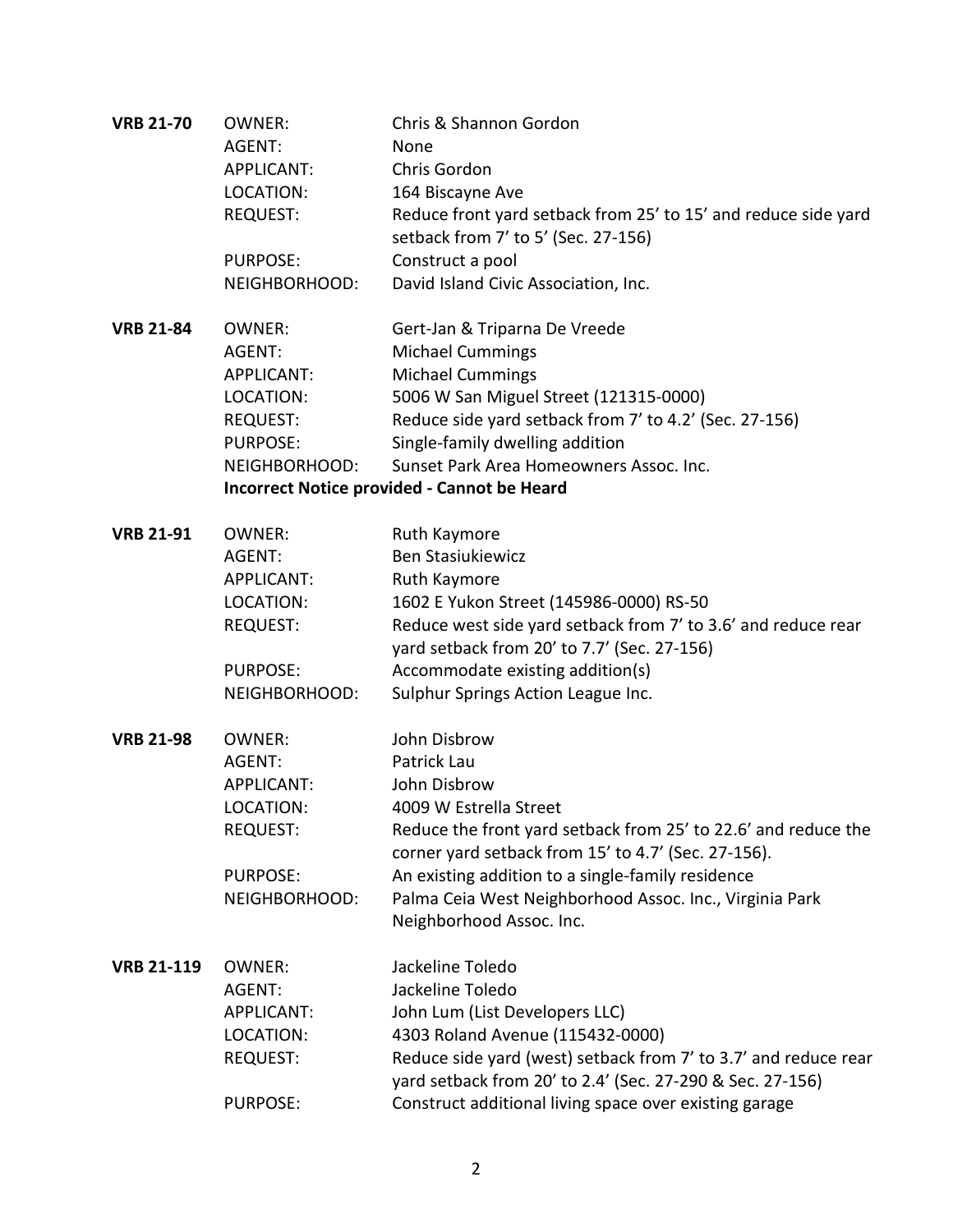NEIGHBORHOOD: Beach Park Homeowners Assoc. Inc., Bretton Woods Assoc. Inc., Westshore Alliance, Bayshore Beautiful Neighborhood Assoc. Inc., Bayshore Gardens Neighborhood Assoc. Inc., Armory Gardens Civic Assoc., Armory Gardens Civic Assoc., Westshore Palms Inc.

### **Incorrect Notice provided - Cannot be Heard**

- **VRB 21-121** OWNER: Amy Hernandez & Phillip Ochoa AGENT: N/A APPLICANT: Amy Hernandez & Phillip Ochoa LOCATION: 5402 Bayshore Boulevard (135796-0000) REQUEST: Reduce rear yard setback from 20' to 5' (Sec. 27-156) PURPOSE: Existing addition for an existing single-family residence NEIGHBORHOOD: Ballast Point Neighborhood Assoc., McGraw Hill Construction **Incorrect Notice provided - Cannot be Heard**
- **VRB 21-122** OWNER: Pedro Pablo Fernandez & Sajay Herrera AGENT: Pablo Fernandez APPLICANT: Pablo Fernandez LOCATION: 5216 E Columbus Drive (159312-0000) REQUEST: Reduce rear yard setback from 15' to 3.4' and reduce corner yard setback from 7' to 3.5' to accommodate an existing accessory structure 610.04 sq. ft. in size, reduce side (west) yard setback from 3' to 2.1' for an existing accessory structure 117.6 sq. ft. in size, and reduce rear yard setback from 15' to 3.4' to accommodate an existing accessory structure 640.64 sq. ft. in size (Sec. 27-156 & Sec. 27-290) PURPOSE: Existing accessory structure setbacks NEIGHBORHOOD: None **Incorrect Notice provided - Cannot be Heard**
- **VRB 21-124** OWNER: Derek & Marisol Hughes AGENT: Derek & Marisol Hughes APPLICANT: Derek & Marisol Hughes LOCATION: 3818 W Leona Street (125403-0000) REQUEST: Reduce side yard setback from 7' to 5' (Sec. 27-156). PURPOSE: Proposed addition for an existing single-family residence. NEIGHBORHOOD: Virginia Park Neighborhood Assoc. Inc., Virginia Park Neighborhood Assoc., Bayside West Neighborhood Assoc. Inc.
- **VRB 21-126** OWNER: Paul & Kali Rabaut AGENT: Daniel A Perdomo APPLICANT: Daniel A Perdomo LOCATION: 2302 N Massachusetts Avenue (192065-0000) RM-16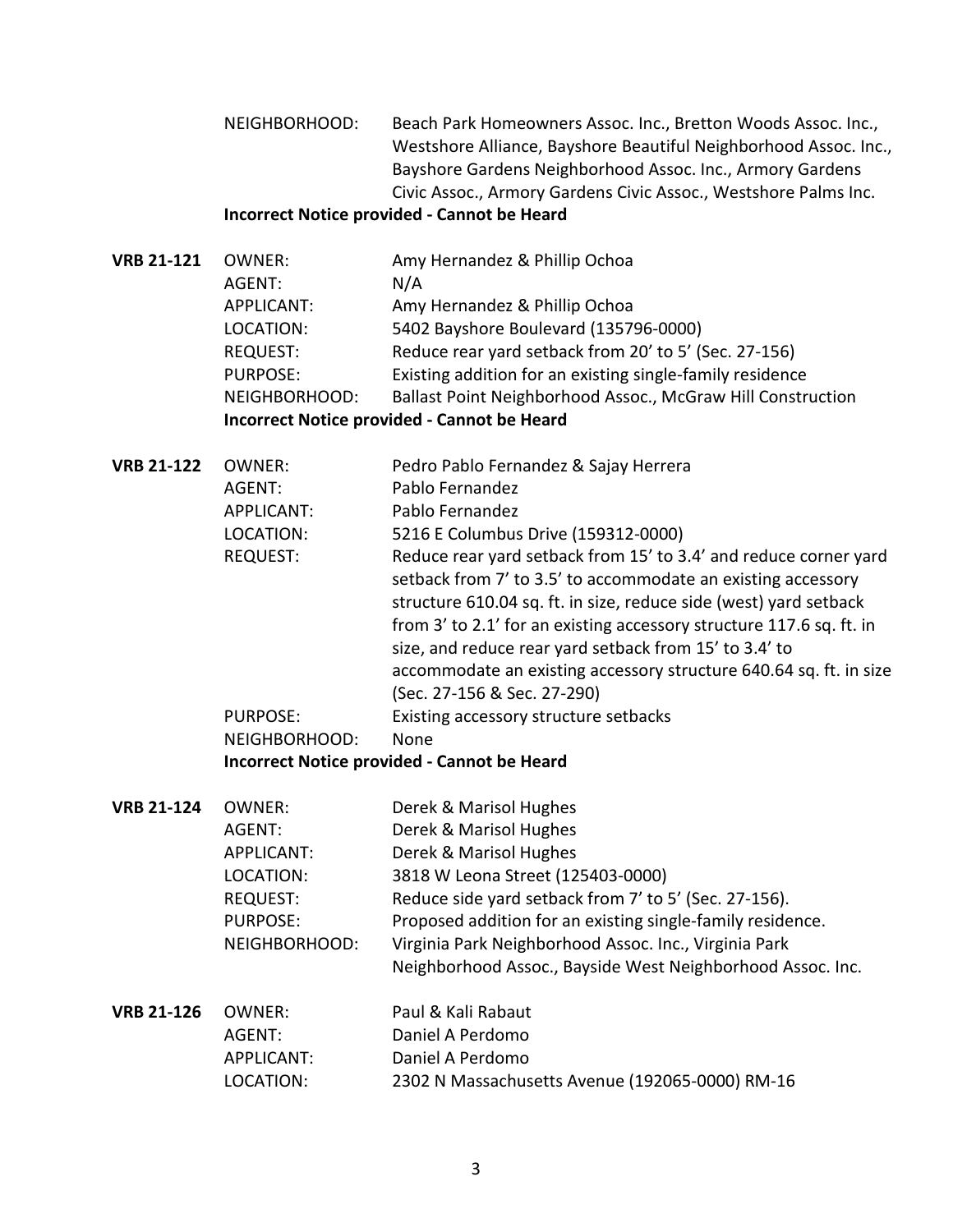| REQUEST:                                                                                                                                              | Reduce rear yard setback from 15' to 4'-7", side yard setback from |
|-------------------------------------------------------------------------------------------------------------------------------------------------------|--------------------------------------------------------------------|
|                                                                                                                                                       | 7' to 3'-8" (Sec. 27-156) and proposed air conditioning side yard  |
|                                                                                                                                                       | setback from 3' to 0'.                                             |
| PURPOSE:                                                                                                                                              | Addition to existing accessory structure.                          |
| $\overline{N}$ $\overline{N}$ $\overline{N}$ $\overline{N}$ $\overline{N}$ $\overline{N}$ $\overline{N}$ $\overline{N}$ $\overline{N}$ $\overline{N}$ | Tampa Usishte Civis Associate One Lough Disso TUCA Lond Use        |

NEIGHBORHOOD: Tampa Heights Civic Assoc. Inc., One Laurel Place, THCA Land Use Committee, Riverside Heights Civic Association

## **No Notice provided - Cannot be Heard**

| <b>VRB 21-136</b> | OWNER:          | Avaz Shaikh                                                       |
|-------------------|-----------------|-------------------------------------------------------------------|
|                   | AGENT:          | Franklin Sebastian                                                |
|                   | APPLICANT:      | Asad Shaikh                                                       |
|                   | LOCATION:       | 426 S. Oregon Avenue (184700.0000) RM-12                          |
|                   | <b>REQUEST:</b> | Reduce front yard setback from 25' to 20', side yard setback from |
|                   |                 | 7' to 4'6" and rear yard setback from 15' to 5' (Sec. 27-156).    |
|                   | <b>PURPOSE:</b> | Construction of a 3-story single family residence                 |
|                   | NEIGHBORHOOD:   | Historic Hyde Park Neighborhood Assoc., Inc., Parkland Estates    |
|                   |                 | Civic Club, Inc., SoHo Neighborhood Assoc. Inc., SOHO Business    |
|                   |                 | Alliance, Gandy Civic Assoc., Hyde Park Spanishtown Creek Civic   |
|                   |                 | Assoc.                                                            |
|                   |                 |                                                                   |

- **VRB 21-138** OWNER: Domain Homes AGENT: Fred Henry APPLICANT: Fred Henry LOCATION: 2906 E 15th Ave (188678.0000) RM-24 REQUEST: Request to remove 42" live oak (grand tree) (Sec. 27-284). PURPOSE: Construction of a single-family semi-detached residence. NEIGHBORHOOD: North Ybor Neighborhood Association, Jackson Heights Neighborhood Associated & Crime Watch
- **VRB 22-01** OWNER: Jonathan and Jennifer Sawyer AGENT: Mark Jordan APPLICANT: Jonathan and Jennifer Sawyer LOCATION: 4925 Andros Dr (120833.1104) RS-100 REQUEST: Reduction of side yard setback from 7' to 5'-6" and rear yard setback from 20' to 12' (Sec. 27-156) PURPOSE: Existing garage setback and addition to the existing garage. NEIGHBORHOOD: None
- **VRB 22-09** OWNER: Homan And Sarah Lajevardi AGENT: Alan Dobbs APPLICANT: Alan Dobbs LOCATION: 3209 W San Juan Street (126539.0000) RM-16 REQUEST: Reduce principal building front setback from 25' to 14'-6"; west side setback from 7' to 6' and east side setback from 7' to 3'.